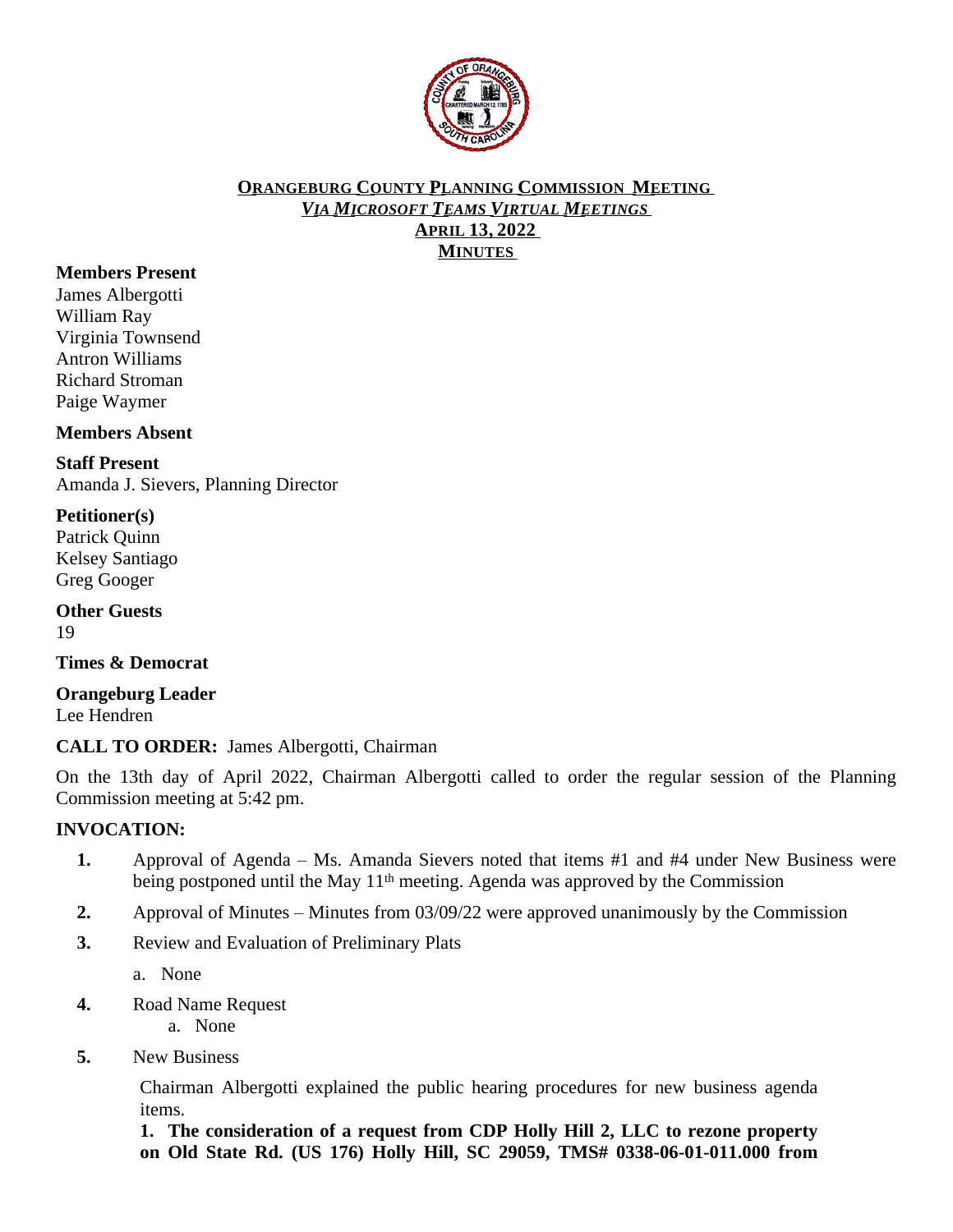# **"RG (Residential General) district" to "CG (Commercial General) district" for the purpose of general retail.**

#### a. Public Hearing

Chairman Albergotti called on Ms. Amanda Sievers, Planning Director to provide a staff report on the request. Ms. Sievers reviewed the staff report with the Commission.

Chairman Albergotti opened the floor for public comments. Mr. Greg Googer, applicant, discussed the request and asked the Commission to please consider approval. He stated that the purpose was for a small tenant retailer, approximately a 10,000 to 12,000 sq. ft. facility.

There were no further comments in support or against the rezoning request, and the public hearing was closed.

Chairman Albergotti called for discussion among the Commission. The members agreed that the request would be acceptable and met the growth and development trends for the area.

Chairman Albergotti called for a motion for the recommendation of the rezoning request for Old State Rd. (US 176) Holly Hill, SC 29059, TMS# 0338-06-01-011.000 from "RG (Residential General) district" to "CG (Commercial General) district." A motion was made by Mr. Richard Stroman to recommend approval of the request, and it was seconded by Mr. William Ray.

*The Planning Commission voted unanimously (6-0) to recommend the approval of the rezoning request on Old State Rd. (US 176) Holly Hill, SC 29059, TMS# 0338-06-01- 011.000 from "RG (Residential General) district" to "CG (Commercial General) district" for the purpose of general retail.*

Chairman Albergotti stated that the recommendation to approve the request will be sent to County Council for their consideration.

**2. The consideration of a request from BRD Land & Investment, LP to rezone property on Old Number Six Hwy. (SC 6) Vance, SC 29163, TMS# 0327-00-00- 002.000 from "FA (Forest Agricultural) district" to "RG (Residential General) district" for the purpose of a residential development.**

a. Public Hearing

Chairman Albergotti called on Ms. Amanda Sievers, Planning Director to provide a staff report on the request. Ms. Sievers reviewed the staff report with the Commission.

Chairman Albergotti opened the floor for public comments. Patrick Quinn, applicant, explained the development intended for single-family detached homes, with 60x125 sq ft lots. He stated that the developer was currently exploring options for water/wastewater service. He also stated that they were proposing 400-500 lots and the development would be phased. He gave a price range of \$200-\$300K for the homes. Currently no builder has been selected.

There were no further comments in support or against the rezoning request, and the public hearing was closed.